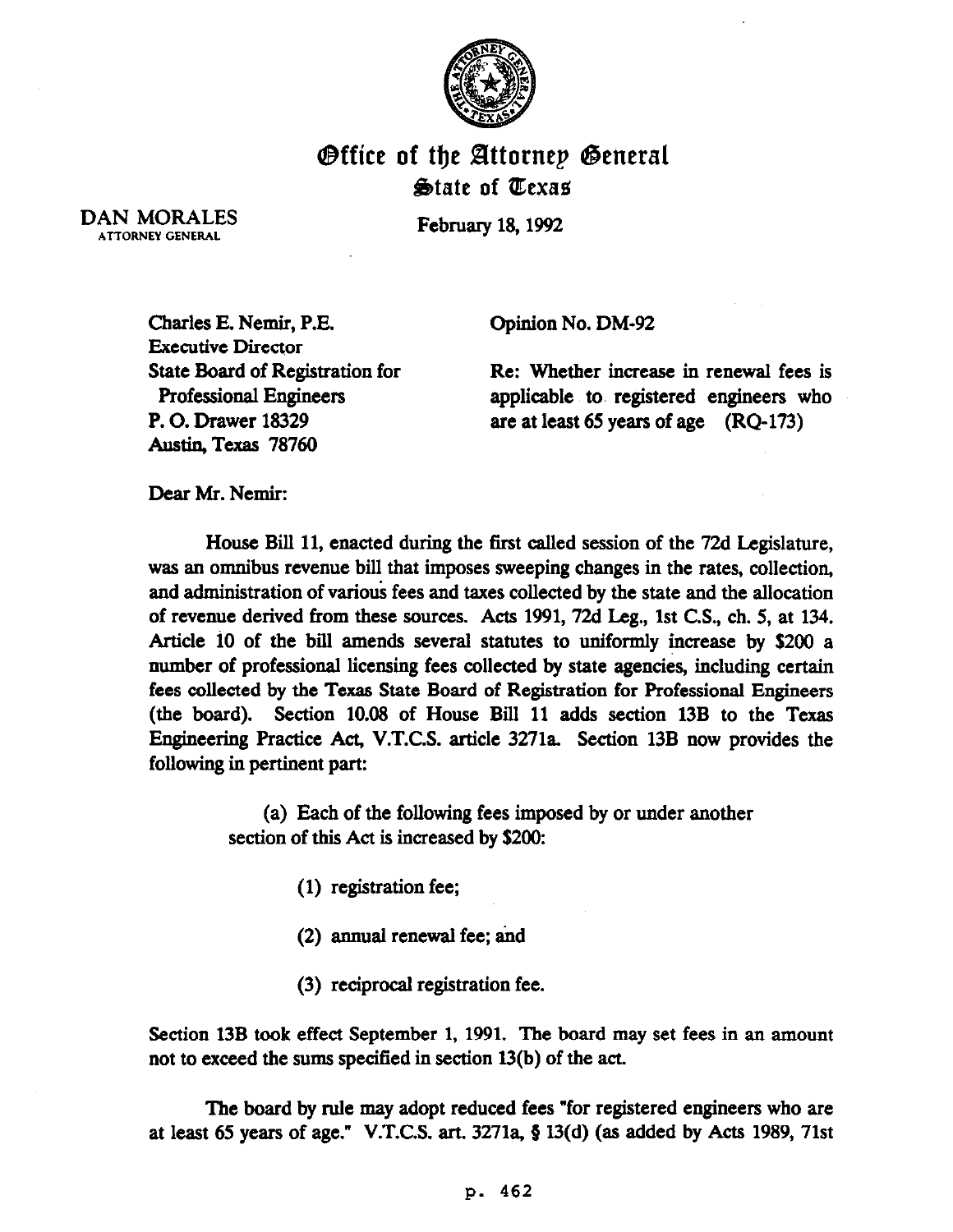Leg., ch. 947,  $\S$  1, at 4012). You ask whether the board may exercise its authority under section 13(d) to reduce the annual renewal fee for senior engineers by the \$200 amount imposed by section 13B. We conclude that the board may take the \$200 amount into account when setting reduced fees for registered engineers who are least 65 years of age.

As introduced, House Bill 180, the bill enacting section 13(d), gave the board the discretion to adopt reduced fees for retired engineers. Its author testified that the purpose of the bill was specifically to provide retired engineers relief from a temporary \$110 fee increase imposed on certain professional licenses by the 70th Legislature. Hearings on H.B. 180 Before the House Comm. on Bus. and Com. (Feb. 27,1989) (testimony of Rep. Ashley Smith). The author indicated that section 13(d) would in the future allow the board flexibility in adjusting fees for registered engineers who may no longer actually be engaged in the profession but, for personal reasons, wish to maintain their licenses. A committee substitute removed retirement as a qualification for the fee reduction, requiring instead only that the registrant be at least 65 years of age.

The legislature thus expressly recognized the special economic circumstances of registered engineers who are at least 65 years of age. It was presumed that because of their age, these professionals would have fewer opportunities to absorb the costs of licensing than younger persons. See House Comm. on Bus. and Com., Bill Analysis H.B. 180, 71st Leg. (1989); Testimony on H.B. 180, *supra.* Section 13(d) was specifically tailored to mitigate the harsh effects of future fee increases on this class of engineers. It is thus perfectly suited to the problem presented by House Bill 11 and section 13B of the Engineering Practice Act.

The structure and language of House Bill 11 indicates that its overall objective was to generate revenue from reliable sources, including the practitioners of professions regulated by the state. However, we detect no legislative intent to eliminate the board's discretion to reduce the fees of licensees who are at least 65 years of age. Consequently, we do not believe section 13B must be read to impliedly do so.

Finally, the result we reach here is supported by Attorney General Opinion JM-873 (1988). There, the issue was whether the State Board of Public Accountancy could reduce the licensing fees of accountants over the age of 65 who were affected by a \$110 temporary fee increase on professional licensing fees imposed by the 70th Legislature. The statutory language imposing the fee increase was similar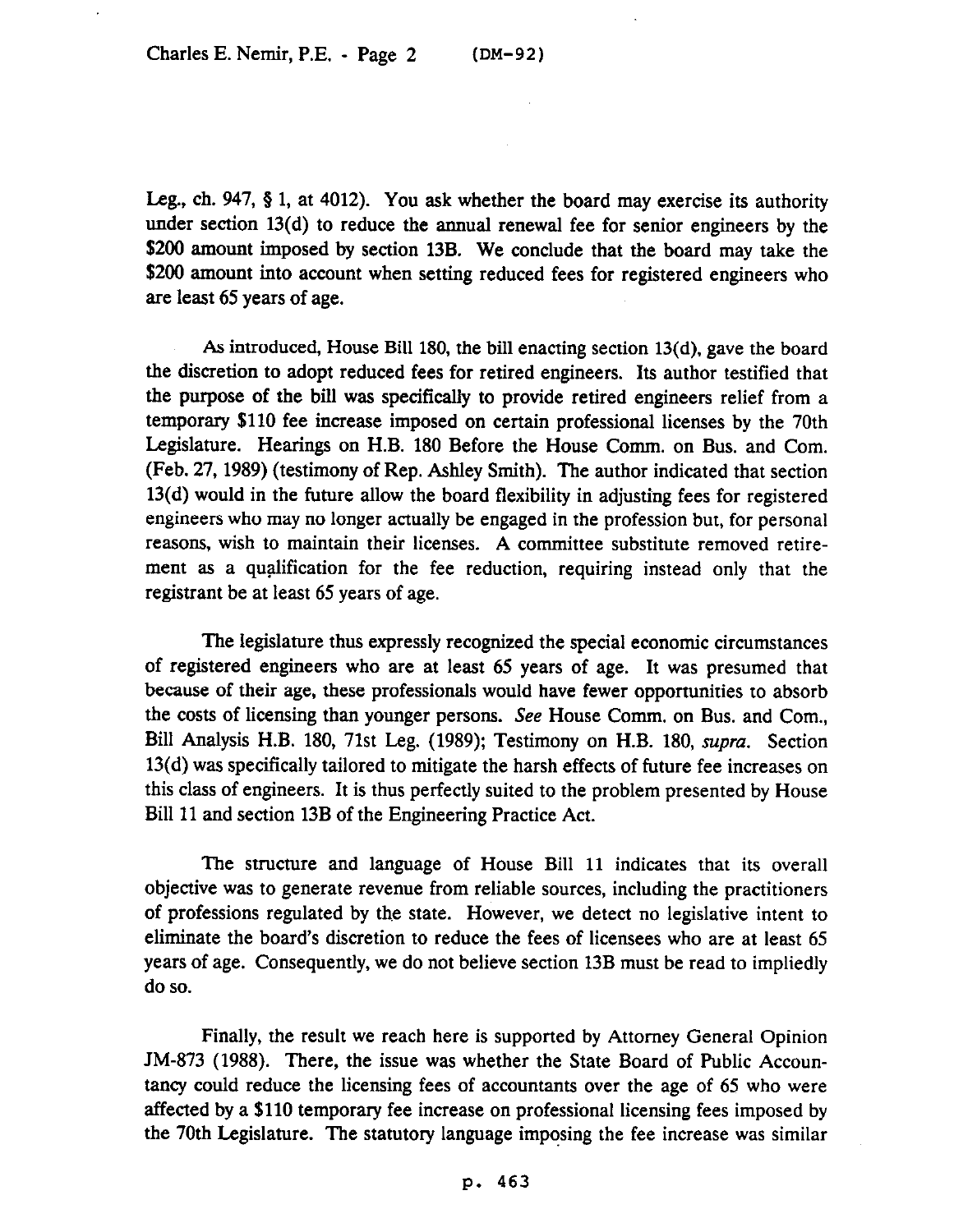to the language of section 13B of the Engineering Practice Act, and the Board of Public Accountancy was delegated authority comparable to section 13(d) of the Engineering Practice Act. See V.T.C.S. art. 41a-1, 63 9, 31 (pre-1989 language). The opinion determined that the reference in section 31 to fees set under other provisions of the statute indicated that the \$110 figure merely augmented the specific fee referred to and did not impose a different fee or tax. The opinion concluded that the \$110 amount became a part of the fee that the Board of Public Accountancy was given the discretion to reduce by section 9(c) of the statute. The board could therefore take the \$110 into account when setting reduced fees for licensees at least 65 years of age. In keeping with Attorney General Opinion JM-873, we conclude that the State Board of Registration for Professional Engineers may take into account the \$200 fee increase imposed by section 13B of article 3271a, V.T.C.S., when setting reduced fees for licensed engineers at least 65 years of age.

## **SUMMARY**

The State Board of Registration for Professional Engineers may, for purposes of setting reduced fees for licensees at least 65 years of age, consider the \$200 fee increase imposed by section 13B of article 3271a, V.T.C.S., as part of the fee subject to reduction.

Very truly yours,<br>Dan Mora es Very truly yours,

DAN MORALES Attorney General of Texas